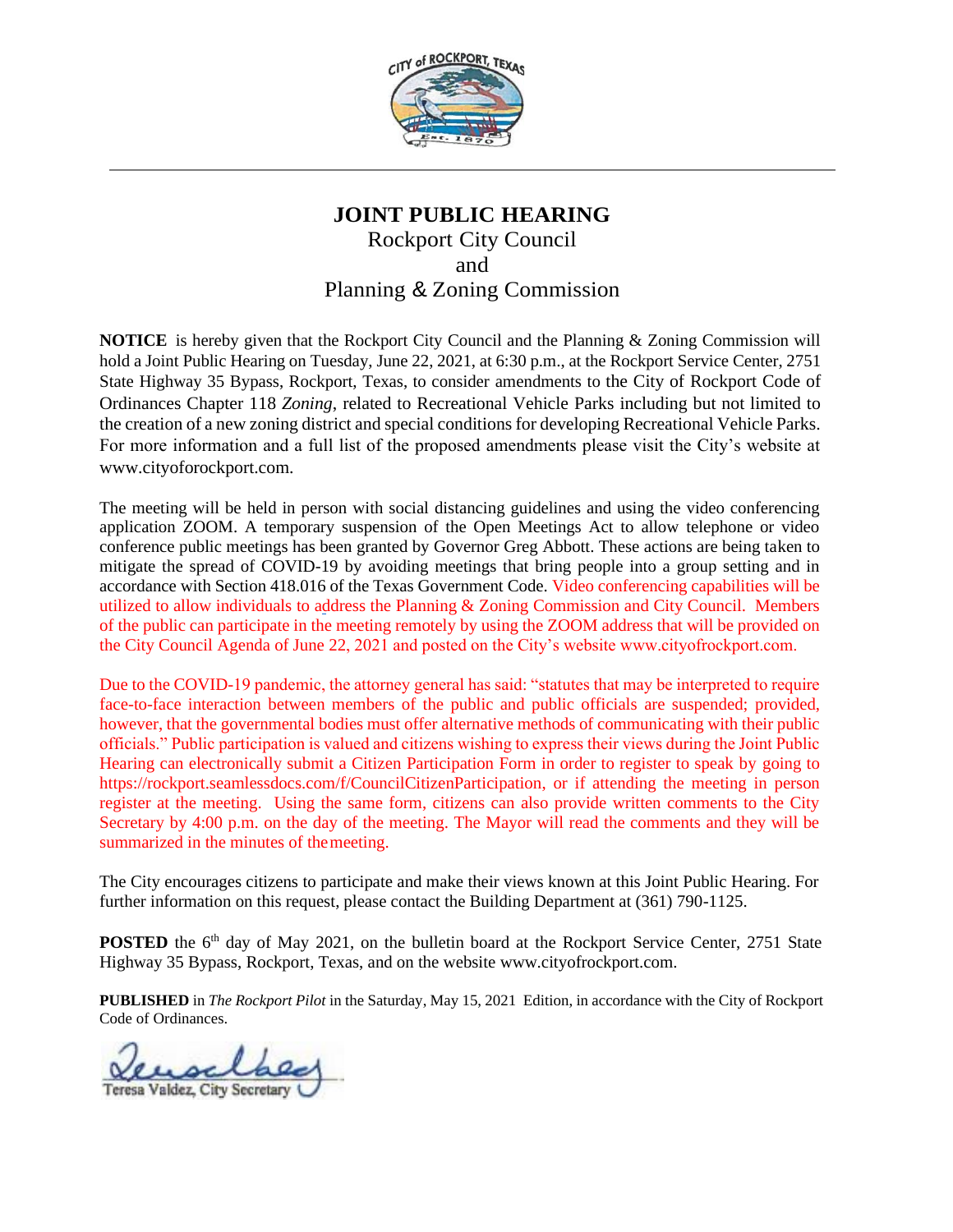

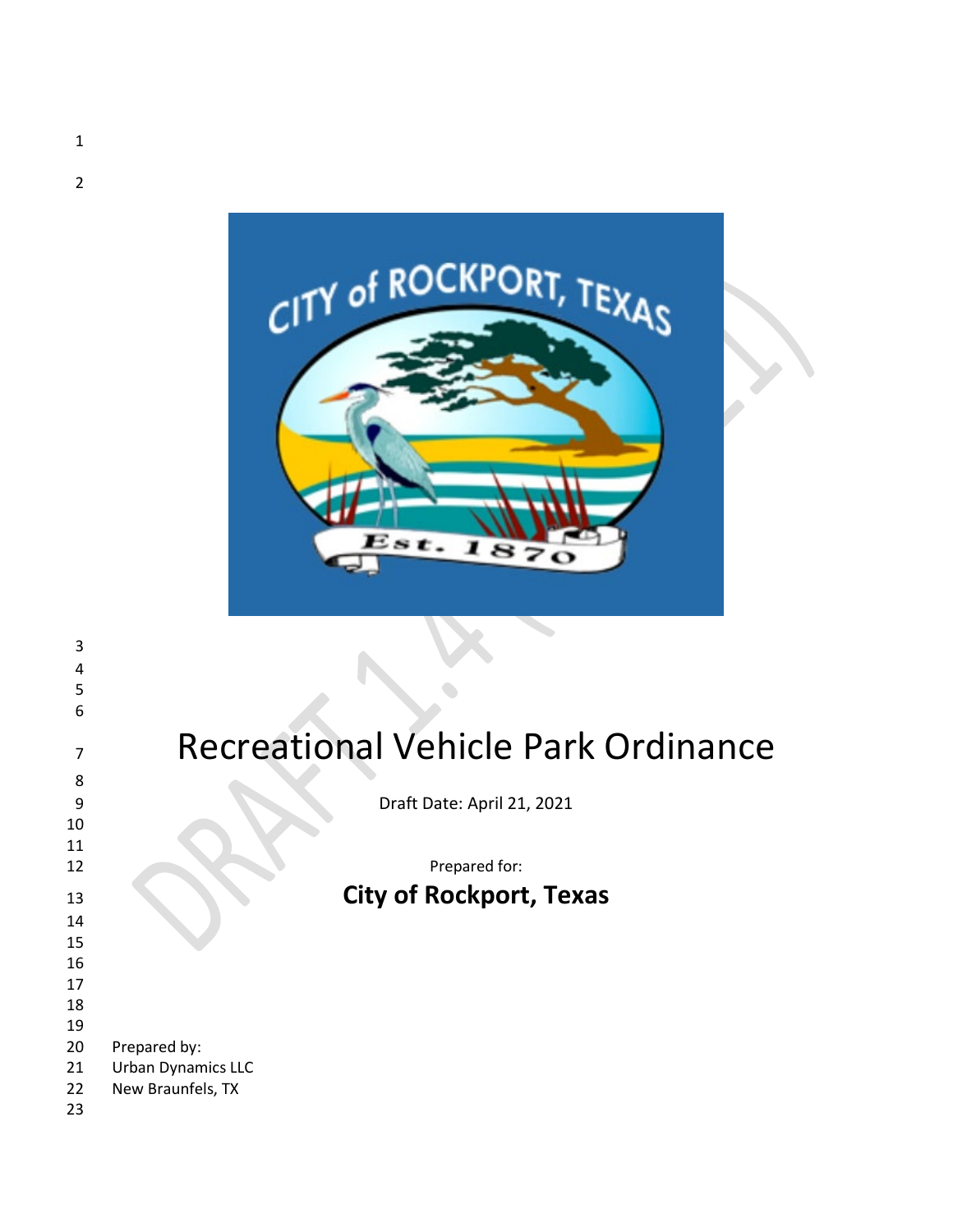|--|

# Table of Contents

| 26 |                  |  |
|----|------------------|--|
| 27 |                  |  |
| 28 |                  |  |
| 29 |                  |  |
| 30 |                  |  |
| 31 |                  |  |
| 32 |                  |  |
| 33 |                  |  |
| 34 |                  |  |
| 35 |                  |  |
| 36 |                  |  |
| 37 |                  |  |
| 38 | <b>NASA NASA</b> |  |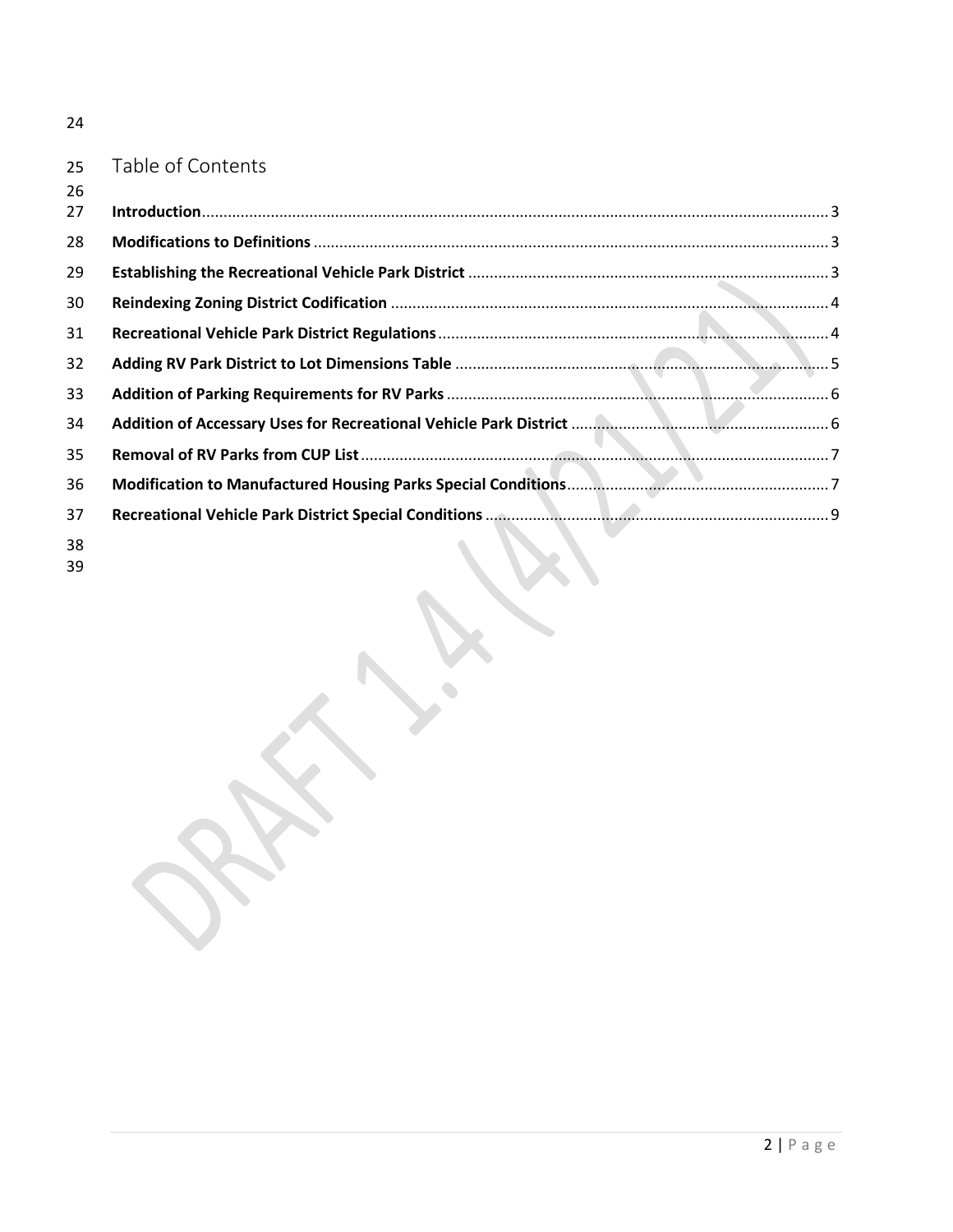<span id="page-3-2"></span><span id="page-3-1"></span><span id="page-3-0"></span>

| 40                               | Introduction |                                                                                                                                                                                                                                                                                                                                                                                                                         |
|----------------------------------|--------------|-------------------------------------------------------------------------------------------------------------------------------------------------------------------------------------------------------------------------------------------------------------------------------------------------------------------------------------------------------------------------------------------------------------------------|
| 41<br>42<br>43<br>44<br>45<br>46 |              | All text which is red denotes an addition of new text. All text which is red with strikethrough denotes<br>removal of existing text. Black text denotes existing unchanged text. Any existing text which has been<br>omitted shall be considered unchanged. Section headings and italicized text under headings is for<br>document organization and reference only and is not intended to be adopted or codified.       |
| 47                               |              | <b>Modifications to Definitions</b>                                                                                                                                                                                                                                                                                                                                                                                     |
| 48<br>49                         |              | (The following is text modifying definitions in Sec.118-3 for Manufactured Home Park, RV, and RV Park)                                                                                                                                                                                                                                                                                                                  |
| 50<br>51                         |              | Sec. 118-3. Definitions.                                                                                                                                                                                                                                                                                                                                                                                                |
| 52<br>53<br>54<br>55             | Park.        | Manufactured Home Park. A parcel or contiguous parcels of land divided into two or more<br>manufactured home spaces and available on a rental basis. May coexist with a Recreational Vehicle                                                                                                                                                                                                                            |
| 56<br>57<br>58<br>59             |              | Recreational Vehicle. Abbr. RV. A vehicle which is built on a single chassis; is four hundred (400) square<br>feet or less when measured at the largest horizontal projection; is designed to be self-propelled or<br>permanently towable by a light duty vehicle; and is designed primarily not for use as a permanent<br>dwelling but as temporary living quarters for recreational, camping, travel or seasonal use. |
| 60<br>61<br>62<br>63<br>64<br>65 |              | Recreational Vehicle. Abbr. RV. A vehicular unit, which is designed for living or sleeping and/or<br>recreational purposes and equipped with wheels which is either self-propelled, mounted on, or pulled<br>by another vehicle. Examples include but are not limited to a travel trailer, camping trailer, truck<br>camper, motor home, fifth-wheel trailer, or van.                                                   |
| 66<br>67<br>68                   |              | Recreational Vehicle Park. Abbr. RV park. A parcel or contiguous parcels of land divided into two or more<br>recreational vehicle spaces and available on a rental basis. May coexist with a Manufactured Home Park.                                                                                                                                                                                                    |
| 69<br>70<br>71                   |              | <b>Establishing the Recreational Vehicle Park District</b><br>(The following is text establishing the RV Park District)                                                                                                                                                                                                                                                                                                 |
| 72                               |              | Sec. 118-4. Districts and general provisions.                                                                                                                                                                                                                                                                                                                                                                           |
| 73<br>74<br>75<br>76             |              | 4.1 Districts Established. Zoning districts as herein set forth are established. The city is hereby divided<br>into the following districts:                                                                                                                                                                                                                                                                            |
|                                  | $R-1$        | 1st Single-Family Dwelling District                                                                                                                                                                                                                                                                                                                                                                                     |
|                                  | $R-2$        | 2nd Single-Family Dwelling District                                                                                                                                                                                                                                                                                                                                                                                     |
|                                  | $R-2B$       | Zero Lot Line Single-Family District                                                                                                                                                                                                                                                                                                                                                                                    |
|                                  | $R-2M$       | <b>Manufactured Housing District</b>                                                                                                                                                                                                                                                                                                                                                                                    |
|                                  | $R-3$        | <b>Duplex Dwelling District</b>                                                                                                                                                                                                                                                                                                                                                                                         |
|                                  | $R - 4$      | 1st Multi-Family Dwelling District                                                                                                                                                                                                                                                                                                                                                                                      |
|                                  | $R-5$        | 2nd Multi-Family Dwelling District                                                                                                                                                                                                                                                                                                                                                                                      |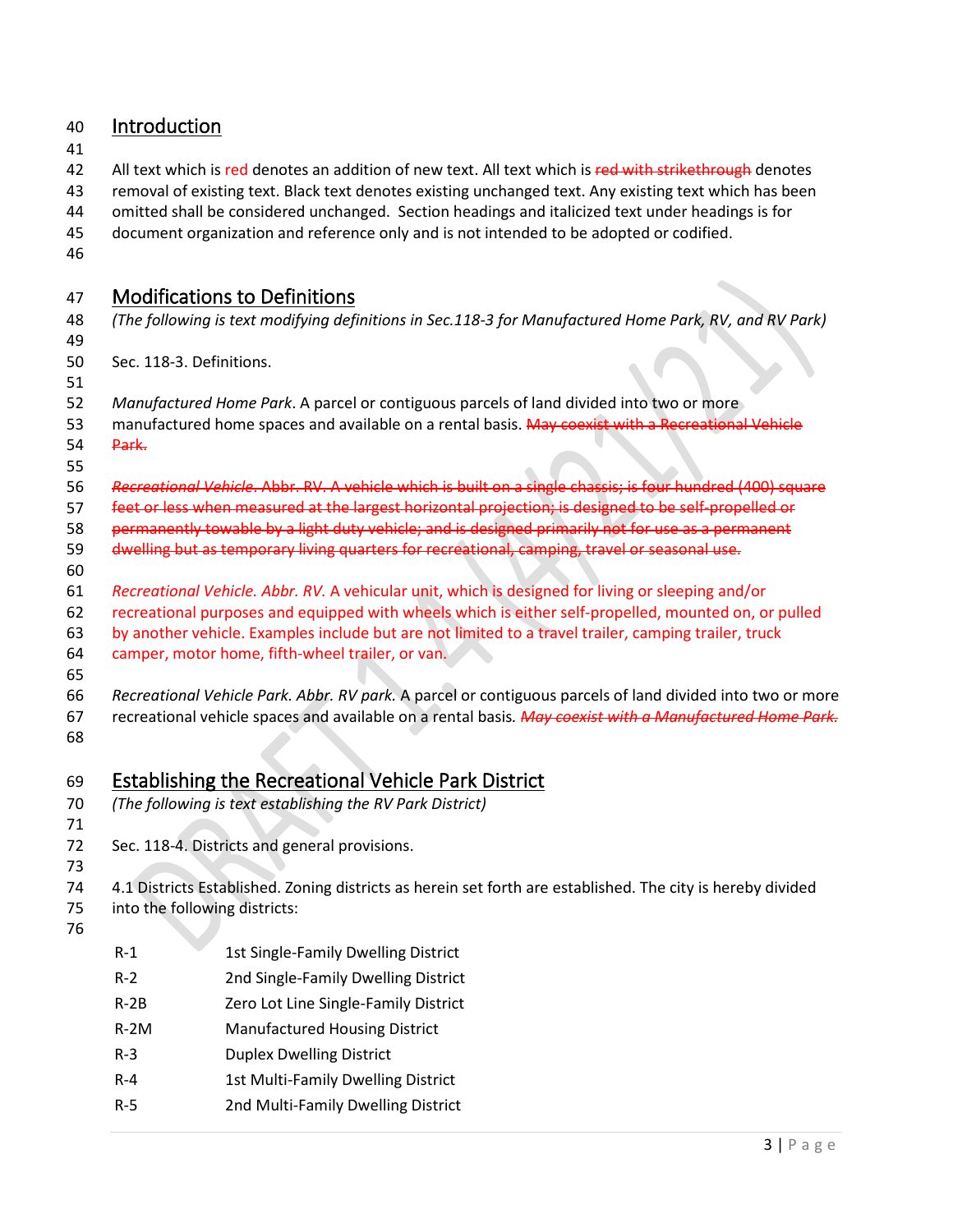- R-6 Hotel/Motel District
- R-7 Residential and Office District
- R-8 Recreational Vehicle Park District
- B-1 General Business District
- B-2 Central Business District
- I-1 Light Industrial District
- I-2 Heavy Industrial District
- <span id="page-4-0"></span>P.U.D. Planned Unit Development District
- 

## Reindexing Zoning District Codification

- *(The following is text for reindexing the section numbering for all the zoning districts to allow all zoning*
- *districts to be adjacent to each other when codified into the code of ordinances.)*
- 
- 82 Sec.118-6.1 R-1 1<sup>st</sup> Single-Family Dwelling District
- 83 Sec.118-6.2 R-2 2<sup>nd</sup> Single-Family Dwelling District
- Sec.118-6.3 R-2B Zero Lot Line Single-Family District
- Sec.118-6.4 R-2M Manufactured Housing District
- Sec.118-6.5 R-3 Duplex Dwelling District
- Sec.118-6.6 R-4 1st Multi-Family Dwelling District
- Sec.118-6.7 R-5 2nd Multi-Family Dwelling District
- Sec.118-6.8 R-6 Hotel/Motel District
- Sec.118-6.9 R-7 Residential and Office District
- Sec.118-6.10 R-8 Recreational Vehicle Park District
- Sec.118-6.11 B-1 General Business District
- Sec.118-6.12 B-2 Central Business District
- Sec.118-6.13 I-1 Light Industrial District
- Sec.118-6.14 I-2 Heavy Industrial District
- Sec.118-6.15 P.U.D. Planned Unit Development District
- Sec.118-7 through 118-19 *Reserved.*

# <span id="page-4-1"></span>Recreational Vehicle Park District Regulations

- *(The following is text for creating the new district base regulations)*
- Sec. 118-6.10 Recreational Vehicle Park District (R-8)
- 
- 10.1 *Use Regulations.* The purpose of this district is to provide for recreational vehicle parks. Land and premises may be used only for:
- 1. Recreational Vehicle Parks
- 2. Restaurants, cafes, food catering services.
- 3. Offices, banks, libraries, museums, etc.
- 4. Shops (butcher shops, shoe shops, shell shops, etc., including pawn shops that have been licensed 110 to transact business by the Consumer Credit Commissioner under Chapter 371, Finance Code).
- 5. Bed and breakfast.
- 6. Religious, educational, and philanthropic institutions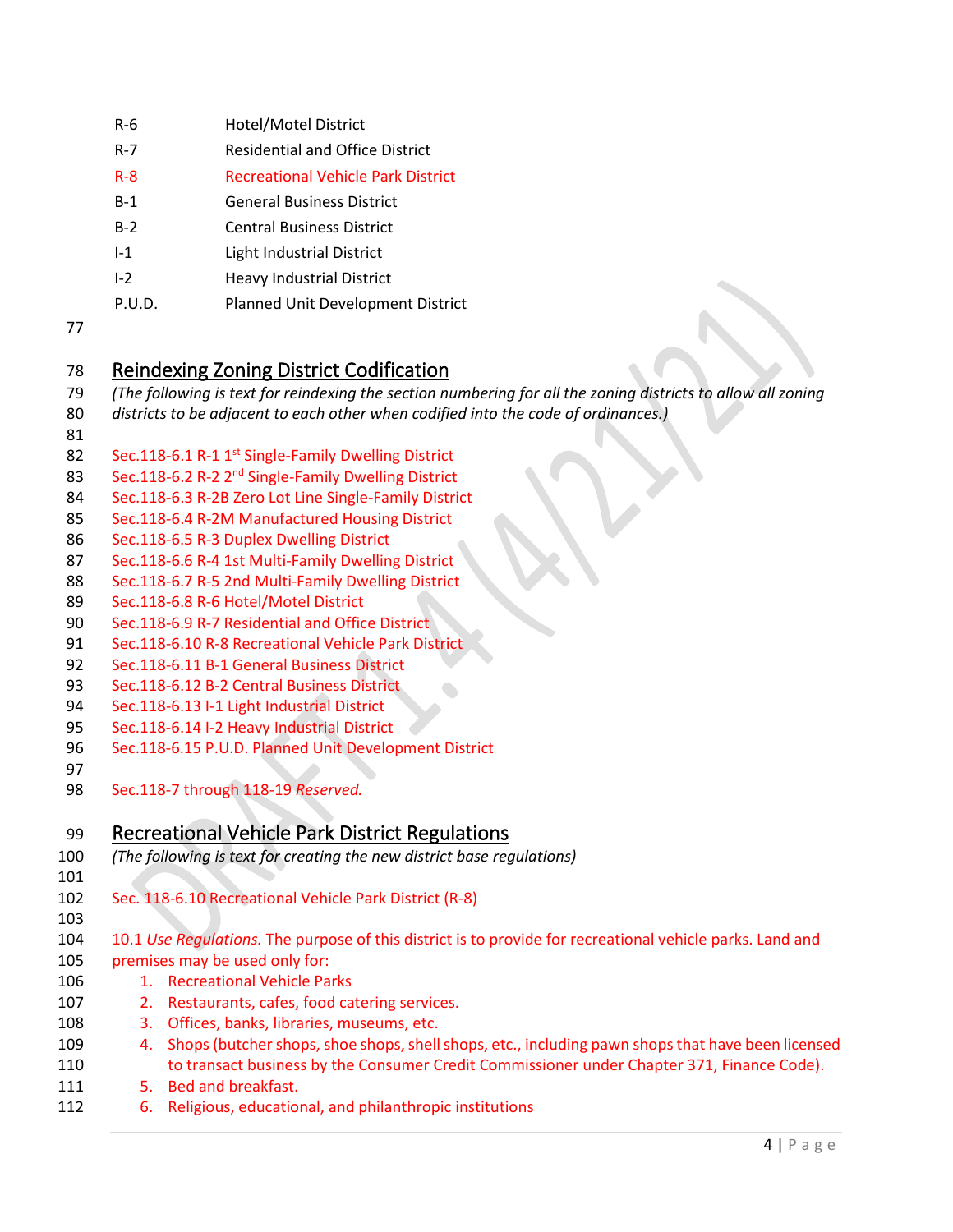| 113<br>Public parks, public buildings (except detention centers, penal and mental institutions).<br>7.<br>Golf courses and golf clubs, but no commercial miniature courses or driving ranges.<br>114<br>8.<br>115<br>116<br>10.2 Area and Yard Regulations.<br>117<br>118<br>10.2.1 Area of the Lot. The minimum area of the lot shall be 4 acres. |  |
|----------------------------------------------------------------------------------------------------------------------------------------------------------------------------------------------------------------------------------------------------------------------------------------------------------------------------------------------------|--|
|                                                                                                                                                                                                                                                                                                                                                    |  |
|                                                                                                                                                                                                                                                                                                                                                    |  |
|                                                                                                                                                                                                                                                                                                                                                    |  |
|                                                                                                                                                                                                                                                                                                                                                    |  |
|                                                                                                                                                                                                                                                                                                                                                    |  |
|                                                                                                                                                                                                                                                                                                                                                    |  |
| 119                                                                                                                                                                                                                                                                                                                                                |  |
| 120<br>10.2.2 Width of the Lot. The minimum width of the lot shall be fifty (50) feet.                                                                                                                                                                                                                                                             |  |
| 121                                                                                                                                                                                                                                                                                                                                                |  |
| 10.2.4 Yard Area and Building Setbacks. See table 20<br>122                                                                                                                                                                                                                                                                                        |  |
| 123                                                                                                                                                                                                                                                                                                                                                |  |
| 10.3 Height of the Building. No building shall exceed thirty five (35) feet in height. See Article 3 Definitions<br>124                                                                                                                                                                                                                            |  |
| 125<br>and Article 20 District area, yard and height regulations.                                                                                                                                                                                                                                                                                  |  |
| 126                                                                                                                                                                                                                                                                                                                                                |  |
| 10.4 Parking Regulations. Parking Regulations for permitted uses are contained in Article 21 [section 118-<br>127                                                                                                                                                                                                                                  |  |
| 128<br>21]                                                                                                                                                                                                                                                                                                                                         |  |
| 129                                                                                                                                                                                                                                                                                                                                                |  |
| 10.5 Accessory Use Regulations. Accessory uses, which are auxiliary or incidental to the primary used of a<br>130                                                                                                                                                                                                                                  |  |
| 131<br>building or premises, as contained in Article 22                                                                                                                                                                                                                                                                                            |  |
| 132                                                                                                                                                                                                                                                                                                                                                |  |
| 133                                                                                                                                                                                                                                                                                                                                                |  |
| 134                                                                                                                                                                                                                                                                                                                                                |  |

# <span id="page-5-0"></span>135 Adding RV Park District to Lot Dimensions Table

136 *(The following text is for adding the new RV Park District to the lot dimensions and setbacks table)*

- 137
- 
- 

### 138 Table 20 139 (Refer to Exceptions enumerated in Article 20 [section 118-20])

#### 140

| Areas &<br>Densities                                                                | $R-1$ | $R-2$ | $R-2B$ | R-<br>2M | $R-3$ | $R - 4$ | $R-5$ | $R-6$           | $R - 7$         | $R-8$      | $B-1$ | $B-2$ | $-1$ | $I-2$ |
|-------------------------------------------------------------------------------------|-------|-------|--------|----------|-------|---------|-------|-----------------|-----------------|------------|-------|-------|------|-------|
| Lot Area<br>Minimum<br>$(sq.fit.) -$<br>PER LOT                                     | 7000  | 5000  | 5000   | 5000     | 7000  | 5000    | 5000  | 5000            | 5000            | 4<br>acres | n/a   | n/a   | n/a  | n/a   |
| Lot Area<br>Minimum<br>$(sq.fr.) -$<br><b>PER</b><br><b>DWELLING</b><br><b>UNIT</b> | 7000  | 5000  | 5000   | 5000     | 3500  | 3500    | 2200  | 2200<br>$*_{1}$ | 2200<br>$*_{2}$ | n/a        | n/a   | n/a   | n/a  | n/a   |
| Lot Width<br>Minimum<br>(f <sub>t</sub> )                                           | 50    | 50    | 50     | 50       | 50    | 50      | 50    | 50              | 50              | 50         | 50    | n/a   | n/a  | n/a   |
| Yard,<br>minimum<br>- FRONT                                                         | 20    | 25    | 25     | 25       | 25    | 25      | 25    | 25              | 25<br>$*6$      | 25         | 20    | n/a   | 20   | 20    |
| Yard,<br>minimum<br>$-$ REAR                                                        | 20    | 20    | 10     | 20       | 20    | 20      | 20    | 20              | 10              | 20         | n/a   | n/a   | n/a  | n/a   |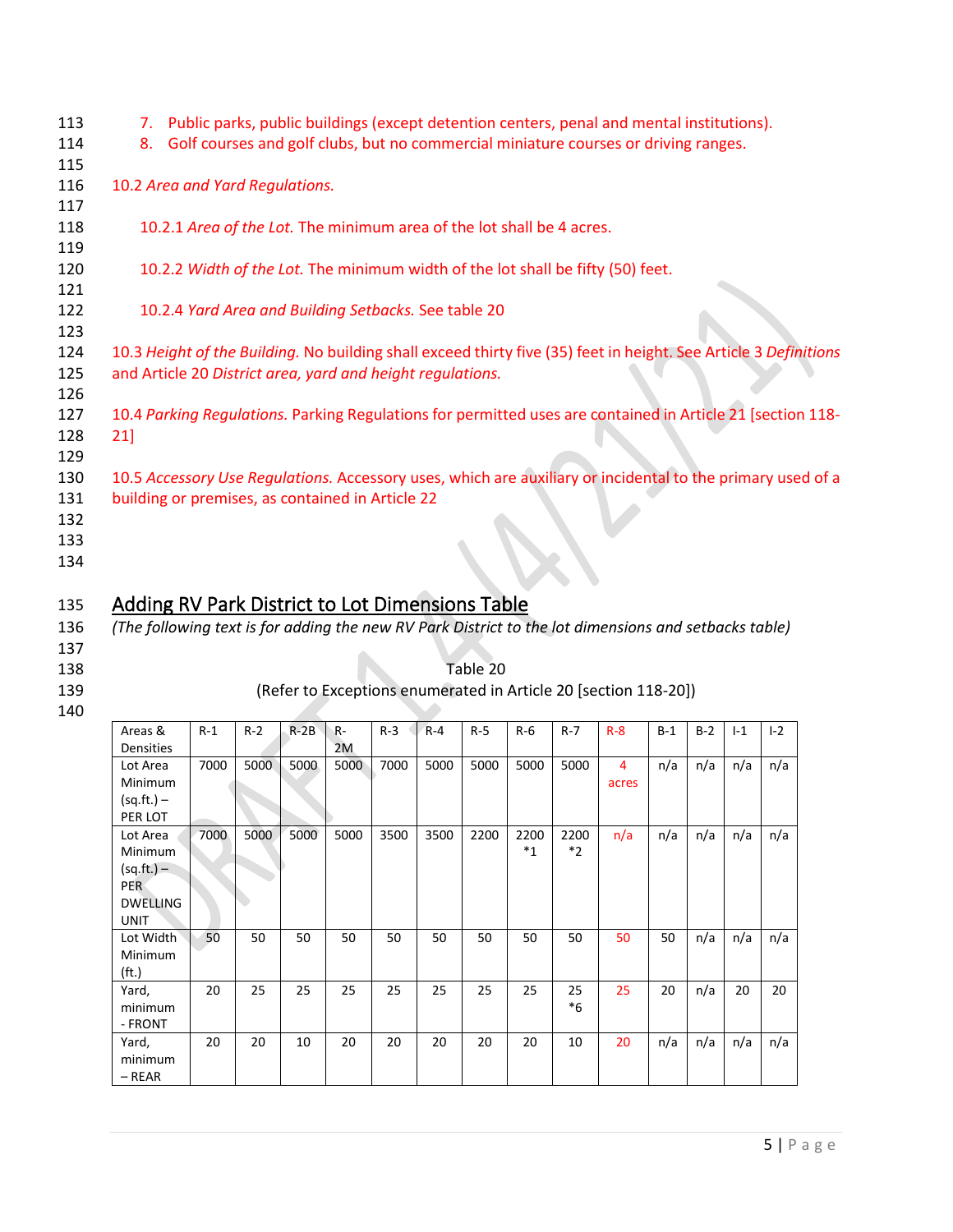| Yards,<br>minimum<br>$-SIDE$<br><b>INTERIOR</b><br>*3   | 5   | 5   | 10/0 | 5   | 5   | 5   | 5   | 5              | 5              | 10  | n/a | n/a | n/a | n/a |
|---------------------------------------------------------|-----|-----|------|-----|-----|-----|-----|----------------|----------------|-----|-----|-----|-----|-----|
| Yards,<br>minimum<br>$-SIDE$<br><b>EXTERIOR</b><br>$*3$ | 15  | 15  | 15   | 15  | 15  | 15  | 15  | 15             | 15             | 10  | n/a | n/a | n/a | n/a |
| Living<br>Area<br>(sq.fit.)                             | 800 | 600 | 600  | 600 | 500 | 500 | 500 | 500<br>$*_{4}$ | 500<br>$*_{5}$ | n/a | 500 | n/a | n/a | n/a |
| Height,<br>Maximum<br>(f <sub>t</sub> )                 | 35  | 35  | 35   | 35  | 35  | 35  | 35  | 45             | 35             | 35  | 45  | 35  | 45  | 45  |

141

<span id="page-6-0"></span>142

145

## 143 Addition of Parking Requirements for RV Parks

- 144 *(The following text is for adding parking requirements for the RV Park Land Use)*
- 146 Sec. 21.1.1

| $\overline{\phantom{a}}$<br>ບບ∟ | REQUIREMENT                         |
|---------------------------------|-------------------------------------|
| Recreational<br>' Vehicle Park' | ' space/slip<br>designated<br>. per |

<span id="page-6-1"></span>147

# 148 Addition of Accessory Uses for Recreational Vehicle Park District

- 149 *(The following text is for establishing accessory uses for the RV Park district and any associated*  150 *requirements.)*  $\bullet$ 151 152 22.1.3 In R-6 and, R-7 and R-8 Districts: 153 1. Any use listed above in 22.1.2, except that 1) servants/guest quarters shall not be located in the 154 R-8 district. 155 2. Subordinate uses for hotels, motels and bed and breakfast establishments. Such facilities shall 156 include but not be limited to, retail shops, restaurants, clubs and lounges, and shall be wholly or 157 partially within the primary structure and not built or used as a detached structure or facility. 158 3. Piers, boat docks and related marine facilities may be detached from the main structure and are 159 to be used only by the occupants and their guests. 160 4. Subordinate uses for Recreational Vehicle Parks may also include the following: 161 a. Temporary boat and trailer parking for occupants only 162 b. Campgrounds 163 c. Park manager living quarters 164 d. Rental RV's and Cabins taking up no more than ten percent (10%) of the total gross area. 165 i. HUD code manufactured housing may be used as rental cabins.
- 166 167
- 168 22.2.2 Except, as otherwise allowed in this subsection, fences in R-1 through R-7 districts shall not 169 exceed six (6) feet in height, and fences in R-8 districts shall not exceed eight (8) feet in height. Fences
- 170 adjacent to city parks or public space shall not exceed eight (8) feet in height. Fences on a property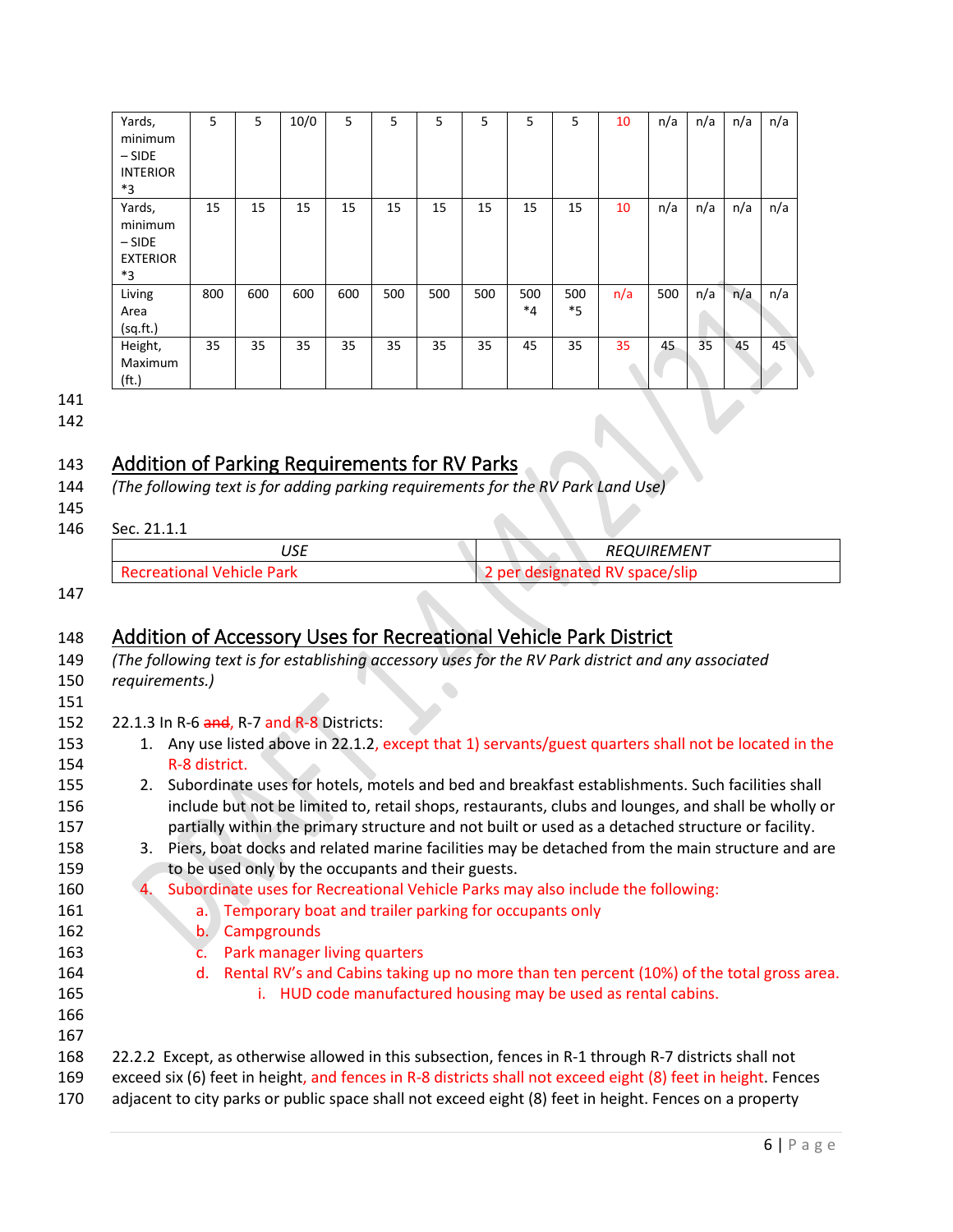- adjacent to business or industrial districts shall not exceed the maximums allowed for the adjacent
- district, whichever is higher. For the purpose in this subsection, when a street right-of-way divides two
- districts, it is considered to be a separation between the districts, and a property on one side of the
- street is not considered adjacent to the district on the other.
- <span id="page-7-0"></span>

## Removal of RV Parks from CUP List

- *(the following text is for removing rv parks from the list of specific uses that require a conditional use permit.)*
- 
- Sec.118-23.10
- 

182 10. Recreational Vehicle/Manufactured Housing Parks in any district when complying with recreational 183 vehicle/manufactured housing park standards addressed in Article 24 of this ordinance [section 118-24 of this Code].

## <span id="page-7-1"></span>Modification to Manufactured Housing Parks Special Conditions

 *(The following text is for removing recreational vehicle references from the Manufactured Housing Parks Special Conditions Sec.118-24.2.13)*

24.2.13 *Regulation of Recreational Vehicle/Manufactured Housing Parks*.

 1. *General Provisions*. The following general provisions are required for the development or the 191 expansion of RV/Manufactured Housing Parks within the R-1 up through and including the R-7 zoning districts.

193 2. Mobile Homes, as defined, are prohibited within RV/Manufactured Housing Parks inside the city limits 194 of the City of Rockport unless such mobile home existed prior to annexation. Replacement of an existing mobile home shall be with a HUD-Code Manufactured Home. Replacement of an existing HUD-Code Manufactured Home shall be with a HUD-Code Manufactured Home of equal size, but not less than 320 square feet, or larger, and be a newer model.\*

 \* NOTE: Newer model is defined as a manufactured home with a manufactured date being not more than ten (10) years prior to the calendar year it is to be placed on the property.

200 3. Upon application, the installation of a Recreational Vehicle/Manufactured Home Park shall be permitted as determined appropriate by the City through a conditional-use permit (CUP), including a 202 Planned Unit Development (PUD) that may contain a RV/Manufactured Home Park. An application to install a HUD CODE Manufactured Home for use and occupancy as a residential dwelling is deemed approved and granted unless the City denies the application in writing within forty-five (45) days from receipt of the application setting forth the reason.

4. This section shall not affect the applicability of any deed restriction that is otherwise valid.

207 5. Specific Provisions. In addition to CUP approval, land used as a RV/Manufactured Home Park shall be developed according to the following criteria.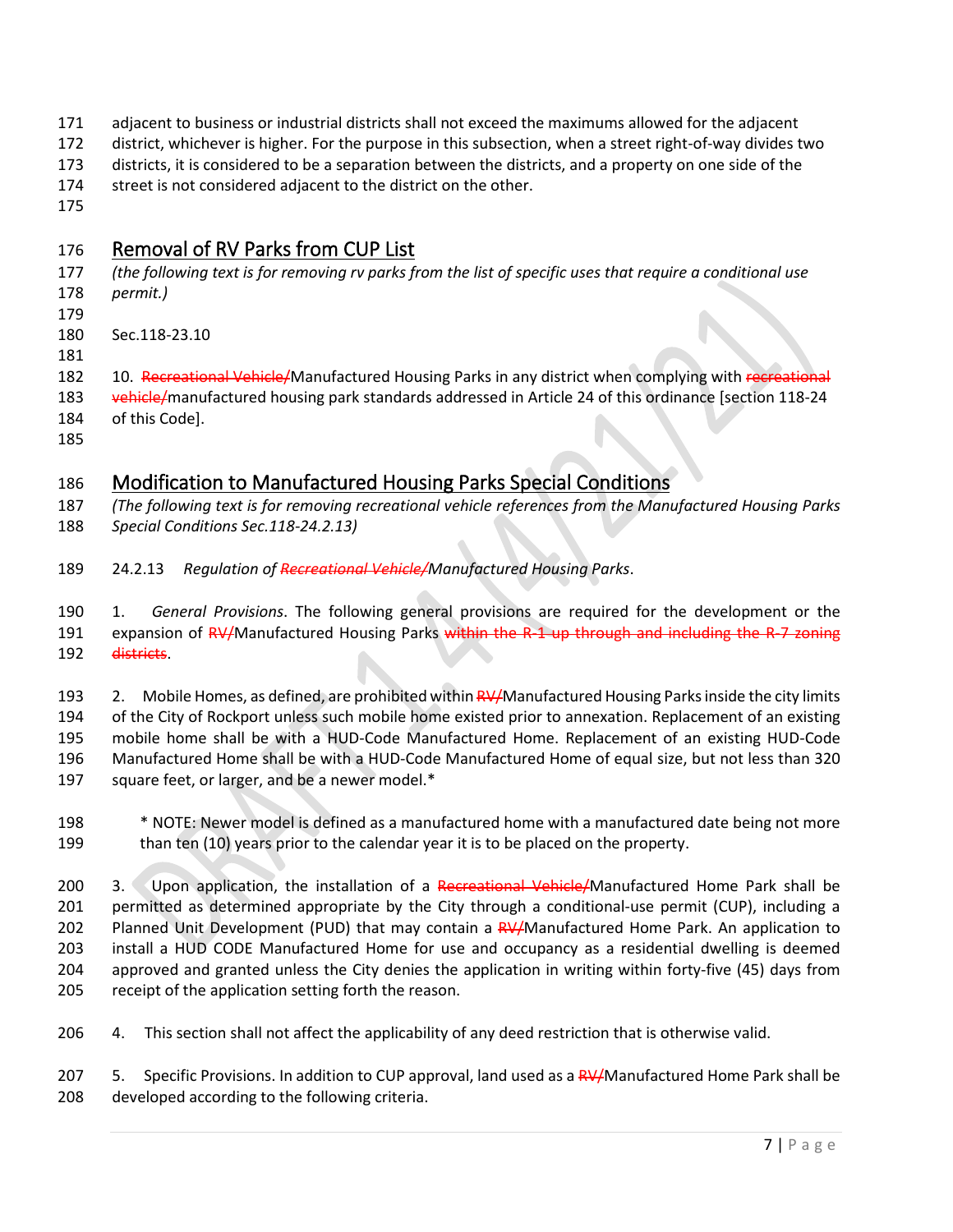- 209 6. The above described park may include Manufactured Homes, RV's/Travel Trailers and Campgrounds
- 210 or any combination thereof. Other uses, in addition to the uses described herein, shall be conditioned or 211 amended, as the case may be, by Special Permit.

212 7. Parks containing a combination of Manufactured Homes, RV's/Travel Trailers or Campgrounds must 213 designate separate areas for each classification. No mixture of Manufactured Homes, RV's/Travel Trailers, 214 campgrounds or other approved uses is permitted in any designated area (Density control).

215 8. The manufactured housing park area shall consist of at least four (4) acres in size. The number and 216 location of external access drives shall be approved by the Zoning Administrator and the Director of Public 217 Works.

218 9. Scaled plans and specifications showing details of the proposed park layout shall be submitted and 219 reviewed by city staff prior to any zoning approval and/or building permit activity. Future additions to the 220 park shall be processed in the same manner as an original proposal.

221 10. There shall be no minimum lot/space area except that each RV/Manufactured Housing unit shall be 222 located on each space so that there is at least twenty (20) feet unobstructed clearance between units, 223 side-to-side and end-to-end and ten (10) feet unobstructed clearance between units and adjacent 224 permanent structures or lots. No unit shall be closer than ten (10) feet from any internal road and no 225 closer than twenty (20) feet from any external access road.

226 11. Manufactured Housing and RV's/Travel Trailers located in the park shall be connected to city water 227 and wastewater systems if available.

 12. Interior access drives shall be maintained with a hard surface, with approved drainage and be of sufficient width in each area to conform with the type of unit to be assigned to the area, as determined by the Zoning Administrator. Parking on interior access drives shall be permitted only if sufficient clearance exists for one (1) car passage in addition to parking.

232 <del>13. A service building to provide necessary sanitation and laundry facilities shall be provided. Such</del> 233 building(s) shall be conveniently located and shall provide fixtures as required by the Plumbing Code.

234 13 14. The park shall conform to all other City of Rockport regulations and codes relating to planning 235 and zoning, building, gas, mechanical, plumbing, electrical installations and tie-downs for windstorm 236 compliance. All manufactured housing units unoccupied during hurricane season (June 1 to November 30) 237 must be tied down (see Building Code) or removed from the park. Lot spaces shall be labeled with 238 numbers to augment identification by 911 operations. Fire hydrants shall be required as specified by the 239 Director of Public Works City Manager or his/her designee and shall be included in the park layout plans 240 submitted for approval.

241 14 15. Out-side lighting shall be in accordance with the city's Light Nuisance Ordinance.

242 15 <del>16</del>. Storage, collection and disposal of refuse shall be so conducted as to create no health hazard, 243 rodent harborage, insect breeding areas, accident or fire hazard or air pollution. Pets shall be leashed 244 (Animal Control Ordinance).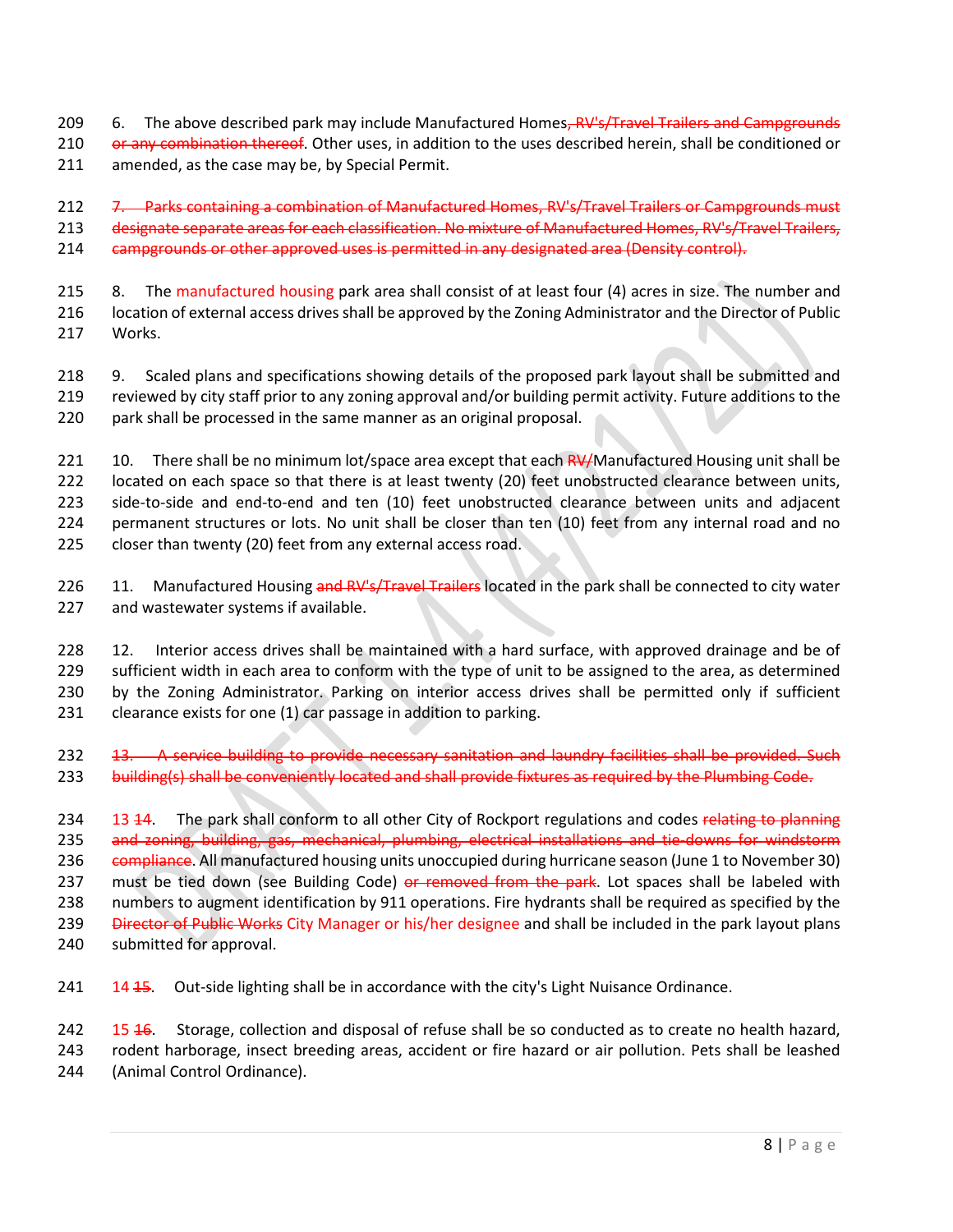245 16 17. The property owner/operator shall at all times operate the park in compliance with this ordinance and shall provide adequate supervision to maintain the park, its facilities and equipment in good repair

247 and in a clean, sanitary and orderly condition at all times.

248  $17\frac{18}{17}$ . There shall be at least one (1) recreation area which shall be accessible from all spaces. The site or sites of such recreation area or areas shall total not less than eight percent (8%) of the gross site area of the park.

251 18 19. The park shall be screened from a public place or public right-of-way and adjacent occupied property by a solid screening fence in accordance with subsection 22.2 of this ordinance. Planted vegetation may be allowed as an alternate screening device by the Tree and Landscape Regulations in Chapter 106, Rockport Code of Ordinances.

### <span id="page-9-0"></span>Recreational Vehicle Park District Special Conditions

*(The following is text for creating special conditions for the Recreational Vehicle Park District)*

- Sec.118.24.2.14 Regulation of Recreational Vehicle Parks
- 1. *General Provisions.* The following general provisions are required for the development or the expansion of Recreational Vehicle Parks. Unless otherwise specified in the city's code of ordinances, occupancy of recreational vehicles in the city limits isrestricted to recreational vehicle parks.
- 265 2. The minimum RV slip/space size shall be forty (40) feet wide by sixty (60) feet deep. Additionally, each RV unit shall be located on each space so that there is at least twenty (20) feet unobstructed clearance between units, side-to-side and end-to-end and ten (10) feet unobstructed clearance between units and adjacent permanent structures. No slip/space shall encroach into required minimum yard setbacks.
- 3. *Interior Access Drives.*
- a. Interior access drives shall be of asphalt, concrete or other city approved hard surface, with approved drainage.
- b. An interior access drive or internal street shall be provided to each RV space. Each street shall have a minimum width of twenty-four (24) feet. The internal streets shall be continuous and connect with other internal streets or with public streets. All dead-end interior drives shall provide a cul-de-sac or other approved turnaround at the dead end. No internal street ending in a cul-de-sac or other approved turn around shall exceed 500 feet in length.
- 4. *Parking.* The following requirements are in addition to Sec. 118-21 *Parking Regulations* of this ordinance:
- **a.** Parking required for each RV space shall be provided adjacent to the space or within a reasonable proximity as to prevent the occurrence of parked vehicles impeding traffic flow or emergency service access.
- b. Parallel parking along interior access drives or internal streets shall be permitted on only one side of the street for roadways with a minimum width of thirty (30) feet and on both sides of the street for roadways with a minimum width of thirty-six (36). Parallel parking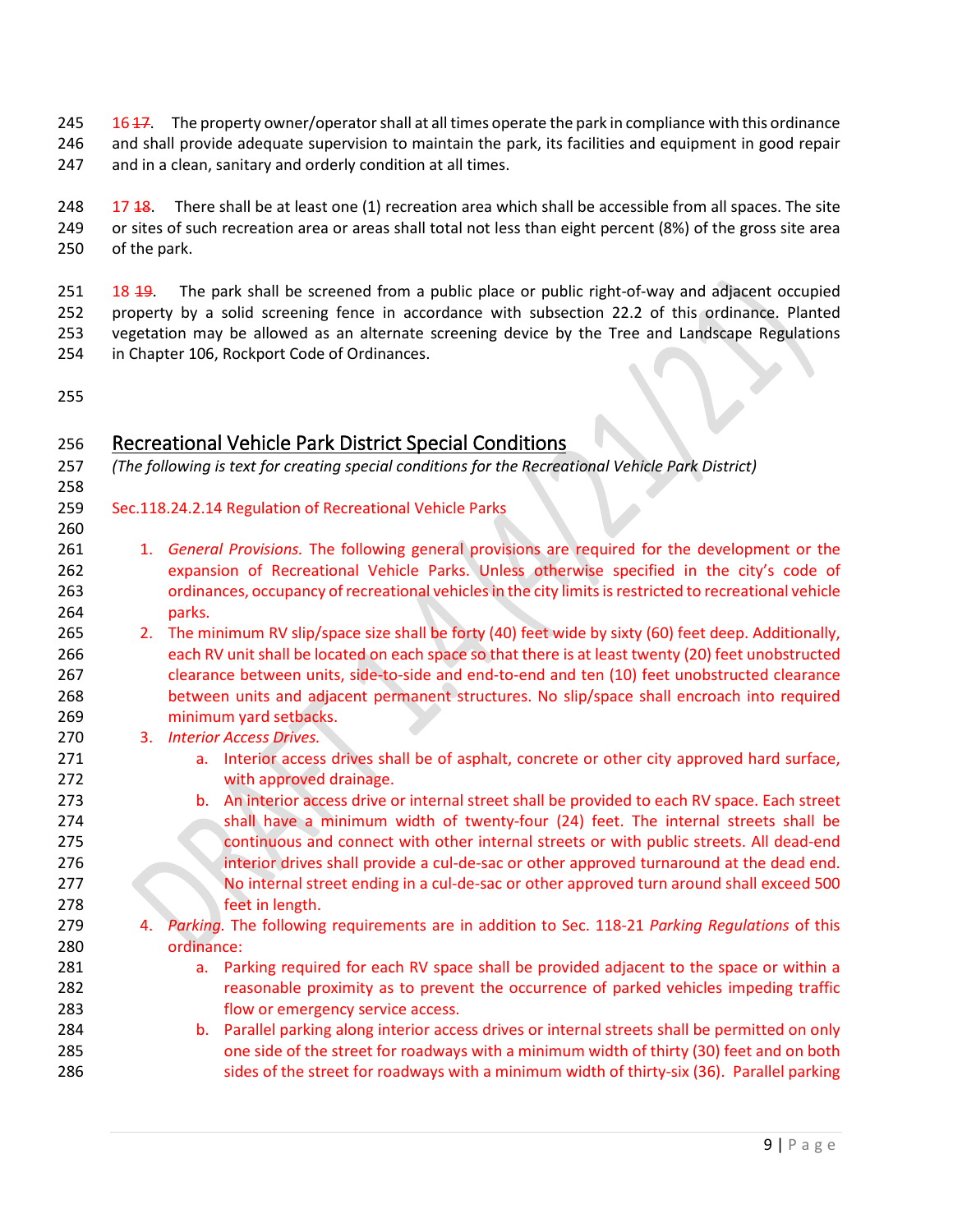- 287 is not permitted on roadways with a width less than thirty (30) feet unless otherwise approved by the City Manager or his/her designee.
- 5. Recreational Vehicles located in the park shall be connected to city water and wastewater systems if available.
- 6. Fire hydrants shall be required as specified by the City Manager or his/her designee and shall be included in the park layout plans submitted for approval.
- 293 7. Slips/spaces shall be labeled and maintained with numbers to augment identification by emergency service operations. Identification numbering shall be a minimum of three (3) inches 295 tall, in a contrasting color with the background with a reflective finish, placed in a way to be plainly seen from the access road and protected from vehicular damage.
- 297 8. To assist response by emergency services, the park shall provide a map of the park with each 298 slip/space clearly labeled with its number. The map shall be provided to the Public Safety Communications Department and the park shall provide the Department with an updated map in a timely manner whenever changes are made. The map shall be in black and white and in whatever size necessary to render a legible image but in no case shall be smaller than 8 ½ inches by 11 inches. The lower right corner shall include a title block noting the name of the park, the park's address, a contact phone number, and the revision date. The upper left corner shall include a compass rose.
- 9. The park shall conform to all other applicable City of Rockport regulations and codes.
- 10. Storage, collection, and disposal of refuse shall be conducted as to create no health hazard, rodent harborage, insect breeding areas, accident or fire hazard or air pollution and shall be provided and buffered in accordance with the Vegetation regulation in Chapter 106, Rockport Code of Ordinances.
- 11. A service building to provide necessary sanitation and laundry facilities shall be provided. Such building(s) shall be conveniently located and shall provide fixtures as required by the city adopted building codes.
- 12. *Total Open Space Requirement.* RV parks shall provide a minimum of twenty percent (20%) open space of the total gross site area of the park. The minimum required open space may be inclusive of the required recreational areas, landscaping buffers, and other natural or landscaped areas.
- 13. Recreation Area Required:
- a. There shall be at least one (1) recreation area which shall be easily accessible to all park users.
- b. *Size of Recreation Area.* Not less than eight percent (8%) of the gross site area of the RV park shall be devoted to recreational facilities, generally provided in a central location. In large parks, this may be decentralized. Recreation areas include space for community recreation buildings and facilities including but not limited to play fields, sports courts, playgrounds, and swimming pools, but not including vehicle parking areas.
- 14. *Screening & Buffering.* The following requirements are in addition to regulations in Sec. 118-22.2 *Fence Regulations* and Chapter 106 *Vegetation* of the Rockport Code of Ordinances:
- a. The park shall be screened from the public right-of-way and adjacent residentially zoned property by a solid screening wall comprised of a durable low-maintenance material traditionally used in wall construction, including but not limited to stone, masonry products, and pre-cast concrete.
- b. A minimum fifteen (15) foot deep landscaping buffer shall be provided between any public right-of-way and required screening wall. This buffer shall include a mixture of trees, shrubs, planting beds and other living landscaping to soften the visual impact of the screening wall and enhance the street view aesthetics.